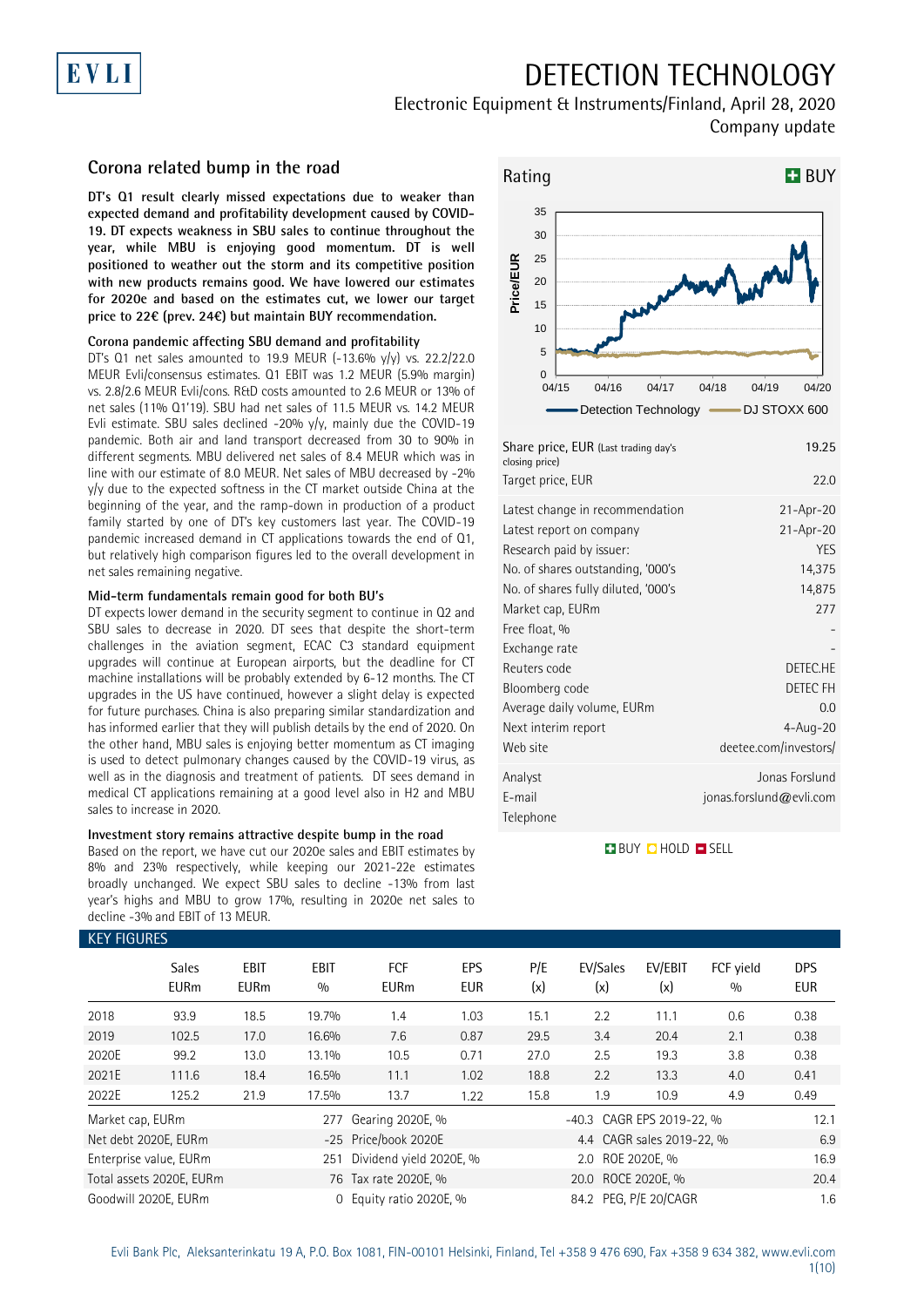

## DETECTION TECHNOLOGY

### Electronic Equipment & Instruments/Finland, April 28, 2020 Company update

On our revised estimates, DT is trading at 19x and 13x EV/EBIT multiples for 20E-21E. Valuation picture is now more mixed as 2020e metrics will be clearly lower due to the pandemic, and growth and profitability should resume in 2021e. DT is now trading on slight EV/EBIT premium on our 2020e estimates, but on a 12% discount on our 2021e estimates. Although 2020e will be challenging, DT is well positioned to weather out the storm and its competitive position with its new products remains good. Therefore, we continue to see DT as an attractive investment story given the strong longer-term drivers, especially in China, as well as DT's compelling strategy and execution capabilities. Based on the estimates cut, we lower our target price to 22€ (prev. 24€) but maintain BUY recommendation. Our target price implies EV/EBIT multiple of 15.5x on our 2020e estimates, broadly in line with our peer group.

#### INTERIM FIGURES

| EVLI ESTIMATES, EURm                 | 201901 | 201902  | 201903      | 201904  | 2019    | 202001  | 2020Q2E | 2020Q3E | 2020Q4E | 2020E   | 2021E  | 2022E  |
|--------------------------------------|--------|---------|-------------|---------|---------|---------|---------|---------|---------|---------|--------|--------|
| Net sales                            | 23.1   | 27.5    | 26.9        | 25.0    | 102.5   | 19.9    | 25.0    | 27.0    | 27.3    | 99.2    | 111.6  | 125.2  |
| EBITDA                               | 4.4    | 5.5     | 5.7         | 4.3     | 19.9    | 1.8     | 2.5     | 5.4     | 6.2     | 15.9    | 21.4   | 25.0   |
| EBITDA margin (%)                    | 19.2   | 20.0    | 21.3        | 17.1    | 19.5    | 9.0     | 10.0    | 20.0    | 22.7    | 16.0    | 19.2   | 20.0   |
| <b>FBIT</b>                          | 3.9    | 4.8     | 5.1         | 3.2     | 17.0    | 1.2     | 1.9     | 4.8     | 5.1     | 13.0    | 18.4   | 21.9   |
| EBIT margin (%)                      | 16.7   | 17.5    | 19.1        | 12.8    | 16.6    | 6.0     | 7.6     | 17.8    | 18.7    | 13.1    | 16.5   | 17.5   |
| Net financial items                  | 0.0    | $-0.7$  | $-0.1$      | $-0.2$  | $-1.0$  | 0.0     | 0.0     | 0.0     | 0.0     | $-0.2$  | 0.0    | 0.0    |
| Pre-tax profit                       | 3.9    | 4.2     | 5.0         | 3.0     | 16.0    | 1.2     | 1.9     | 4.8     | 5.1     | 12.8    | 18.4   | 21.9   |
| Tax                                  | $-0.3$ | $-0.9$  | $-1.0$      | $-1.3$  | $-3.6$  | $-0.2$  | $-0.4$  | $-0.9$  | $-1.0$  | $-2.6$  | $-3.7$ | $-4.4$ |
| Tax rate (%)                         | 9.1    | 22.9    | <i>20.0</i> | 41.6    | 22.2    | 20.0    | 20.0    | 20.0    | 20.0    | 20.0    | 20.0   | 20.0   |
| Net profit                           | 3.5    | 3.2     | 4.0         | 1.8     | 12.5    | 0.9     | 1.5     | 3.8     | 4.0     | 10.2    | 14.7   | 17.5   |
| <b>EPS</b>                           | 0.24   | 0.22    | 0.28        | 0.12    | 0.87    | 0.06    | 0.10    | 0.26    | 0.28    | 0.71    | 1.02   | 1.22   |
| EPS adjusted (diluted no. of shares) | 0.24   | 0.22    | 0.27        | 0.12    | 0.84    | 0.06    | 0.10    | 0.26    | 0.27    | 0.69    | 0.99   | 1.18   |
| Dividend per share                   | 0.00   | 0.00    | 0.00        | 0.00    | 0.38    | 0.00    | 0.00    | 0.00    | 0.00    | 0.38    | 0.41   | 0.49   |
| SALES, EURm                          |        |         |             |         |         |         |         |         |         |         |        |        |
| <b>MBU</b>                           | 8.6    | 8.1     | 8.4         | 8.6     | 33.7    | 8.4     | 9.8     | 10.5    | 10.8    | 39.5    | 44.4   | 49.7   |
| SBU                                  | 14.5   | 19.4    | 18.6        | 16.4    | 68.9    | 11.5    | 15.2    | 16.5    | 16.5    | 59.7    | 67.2   | 75.5   |
| Total                                | 23.1   | 27.5    | 26.9        | 25.0    | 102.5   | 19.9    | 25.0    | 27.0    | 27.3    | 99.2    | 111.6  | 125.2  |
| SALES GROWTH, Y/Y %                  |        |         |             |         |         |         |         |         |         |         |        |        |
| <b>MBU</b>                           | 15.0   | $-12.1$ | $-27.4$     | $-14.9$ | $-12.1$ | $-2.3$  | 21.0    | 25.7    | 25.6    | 17.4    | 12.3   | 12.0   |
| SBU                                  | 22.9   | 27.6    | 41.6        | 5.8     | 23.8    | $-20.7$ | $-21.6$ | $-11.1$ | 0.6     | $-13.3$ | 12.6   | 12.3   |
| Total                                | 19.8   | 12.6    | 9.3         | $-2.3$  | 9.2     | $-13.9$ | $-9.1$  | 0.4     | 9.2     | $-3.2$  | 12.5   | 12.2   |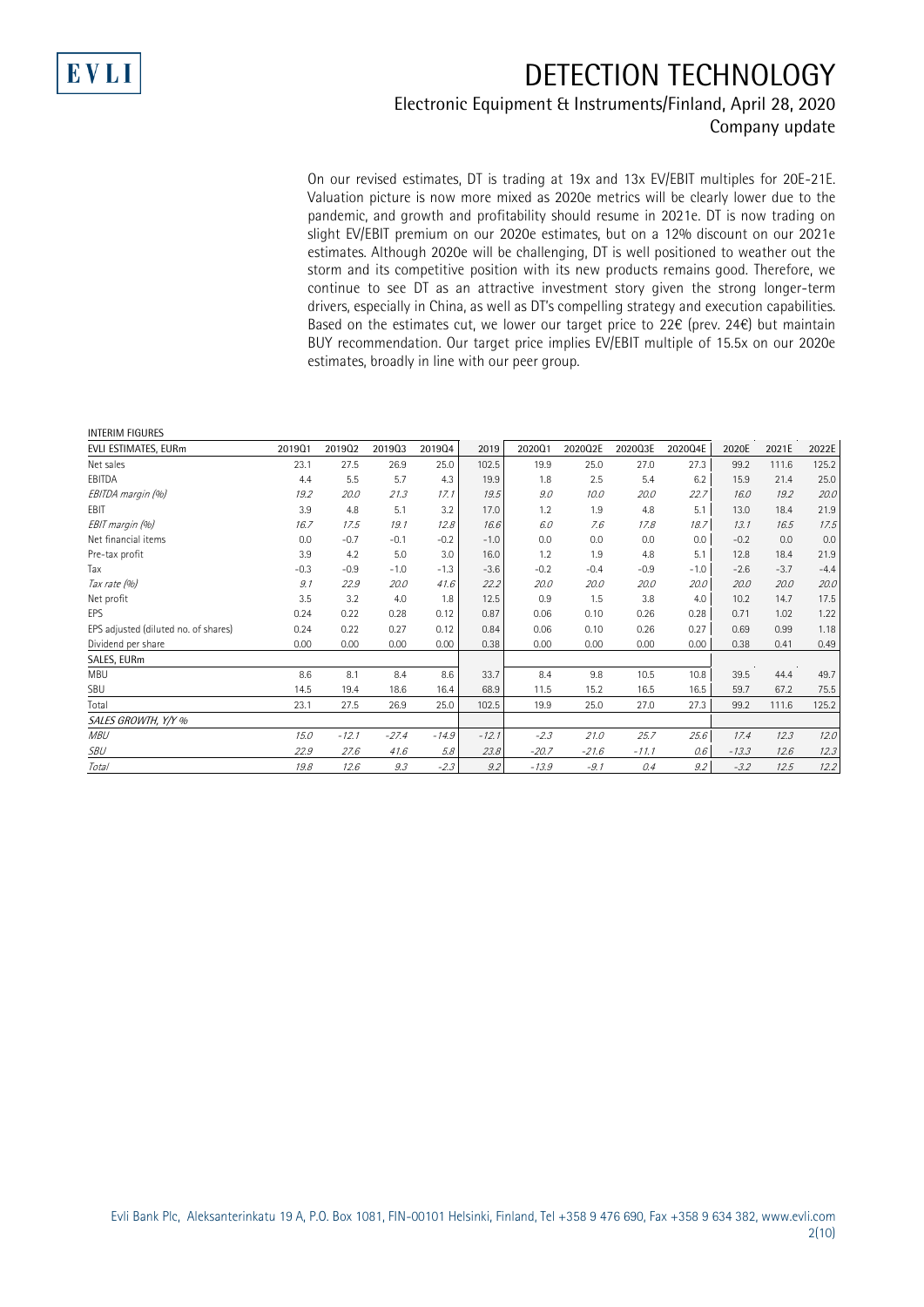## Electronic Equipment & Instruments/Finland, April 28, 2020 Company update

|                                  | Security       | EBIT <sub>%</sub> | EBIT <sub>%</sub> | EBITDA % | EBITDA % | ROCE <sub>%</sub> | ROCE <sub>%</sub> |
|----------------------------------|----------------|-------------------|-------------------|----------|----------|-------------------|-------------------|
| DETECTION TECHNOLOGY PEER GROUP  | identifier     | 20E               | 21E               | 20E      | 21E      | 20E               | 21E               |
| First Sensor AG                  | SIS-DE         |                   |                   |          |          |                   |                   |
| Hamamatsu Photonics K.K.         | 6965-JP        | 18                | 19                | 25       | 27       | 12                | 12                |
| OSI Systems, Inc.                | OSIS-US        | 10                | 10                | 16       | 17       |                   |                   |
| Varex Imaging Corporation        | <b>VREX-US</b> | 9                 | 11                | 14       | 16       | 8                 | 9                 |
| ams AG                           | AMS-CH         | 16                | 19                | 30       | 32       | 8                 | 11                |
| Analog Devices, Inc.             | ADI-US         | 38                | 40                | 41       | 43       | 11                | 12                |
| Keysight Technologies Inc        | KEYS-US        | 24                | 25                | 28       | 28       | 17                | 16                |
| Spectris plc                     | SXS-GB         | 14                | 15                | 18       | 19       | 12                | 13                |
| Oxford Instruments plc           | $OXIG-GB$      | 13                | 14                | 16       | 17       | 16                | 17                |
| Trimble Inc.                     | TRMB-US        | 17                | 19                | 20       | 22       | 9                 | 11                |
| Hexagon AB Class B               | HEXA.B-SE      | 23                | 25                | 32       | 34       | 9                 | 10                |
| Vaisala Oyi Class A              | VAIAS-FI       | 11                | 12                | 16       | 17       | 25                | 28                |
| Peer Group Average               |                | 17                | 19                | 23       | 24       | 13                | 14                |
| Peer Group Median                |                | 16                | 18                | 20       | 22       | 12                | 12                |
| Detection Technology (Evli est.) |                | 13                | 17                | 16,0     | 18,9     | 20                | 27                |

|                                         | Security   | <b>ROE %</b> | <b>ROE %</b> | DIV % | DIV % | P/E   | P/E   |
|-----------------------------------------|------------|--------------|--------------|-------|-------|-------|-------|
| DETECTION TECHNOLOGY PEER GROUP         | identifier | 20E          | 21E          | 20E   | 21E   | 20E   | 21E   |
| First Sensor AG                         | SIS-DE     |              |              |       |       |       |       |
| Hamamatsu Photonics K.K.                | 6965-JP    | 10           | 10           | 0,9   | 0,9   | 35,7x | 32,2x |
| OSI Systems, Inc.                       | OSIS-US    | 15           | 14           |       |       | 16,4x | 15,7x |
| Varex Imaging Corporation               | VRFX-US    | 11           | 13           |       |       | 18,5x | 14,7x |
| lams AG                                 | AMS-CH     | 13           | 16           | 0,3   | 0,5   | 4.8x  | 3,5x  |
| Analog Devices, Inc.                    | ADI-US     | 14           | 16           | 2,3   | 2,4   | 24,8x | 20,8x |
| Keysight Technologies Inc.              | KEYS-US    | 28           | 25           | 0,0   | 0.0   | 19,7x | 18,0x |
| <b>National Instruments Corporation</b> | NATI-US    | 14           | 12           | 2,8   | 2,9   | 29,6x | 31,0x |
| Spectris plc                            | SXS-GB     | 11           | 13           | 1.9   | 2.5   | 21,5x | 17,9x |
| Oxford Instruments plc                  | OXIG-GB    | 12           | 14           | 1.1   | 1.2   | 25.0x | 20,9x |
| Trimble Inc.                            | TRMB-US    | 12           | 13           | 0,0   | 0.0   | 19,8x | 16,2x |
| <b>Hexagon AB Class B</b>               | HEXA.B-SE  | 11           | 12           | 1,4   | 1.6   | 22,3x | 18,7x |
| Vaisala Oyj Class A                     | VAIAS-FI   | 16           | 18           | 2,1   | 2,2   | 33,6x | 27,7x |
| <b>Peer Group Average</b>               |            | 14           | 15           | 1.3   | 1,4   | 22,6x | 19,8x |
| Peer Group Median                       |            | 13           | 13           | 1,3   | 1,4   | 21,9x | 18,4x |
| Detection Technology (Evli est.)        |            | 17           | 22           | 2.0   | 2.1   | 27,0x | 18,8x |
|                                         |            |              |              |       |       | 23 %  | 2%    |

|                                  | Security   | EV/S | EV/S | EV/EBITDA | EV/EBITDA | EV/EBIT | EV/EBIT |
|----------------------------------|------------|------|------|-----------|-----------|---------|---------|
| DETECTION TECHNOLOGY PEER GROUP  | identifier | 20E  | 21E  | 20E       | 21E       | 20E     | 21E     |
| First Sensor AG                  | SIS-DE     |      |      |           |           |         |         |
| Hamamatsu Photonics K.K.         | 6965-JP    | 4.6x | 4.4x | 18,7x     | 16,3x     | 25,8x   | 23,3x   |
| OSI Systems, Inc.                | OSIS-US    | 1,3x | 1,2x | 7.9x      | 7.2x      | 13,0x   | 11,6x   |
| Varex Imaging Corporation        | VREX-US    | 1,5x | 1.4x | 11,1x     | 8,8x      | 16,6x   | 13,6x   |
| lams AG                          | AMS-CH     | 1,7x | 1,3x | 5,8x      | 3,9x      | 10,4x   | 6,6x    |
| Analog Devices, Inc.             | ADI-US     | 8,1x | 7.4x | 19.5x     | 17,0x     | 21,4x   | 18,6x   |
| Keysight Technologies Inc        | KEYS-US    | 4,2x | 4.0x | 15,2x     | 14,4x     | 17,4x   | 16,1x   |
| Spectris plc                     | SXS-GB     | 2,2x | 2,0x | 12,1x     | 10,4x     | 15,8x   | 13,2x   |
| Oxford Instruments pic           | OXIG-GB    | 2.1x | 1,9x | 13,3x     | 11,1x     | 15,9x   | 13,3x   |
| Trimble Inc.                     | TRMB-US    | 3.1x | 2.7x | 15,2x     | 12,5x     | 18,0x   | 14.1x   |
| Hexagon AB Class B               | HEXA.B-SE  | 4.5x | 4.0x | 14,0x     | 11,8x     | 19,9x   | 16,2x   |
| Vaisala Ovi Class A              | VAIAS-FI   | 2.7x | 2,5x | 17.4x     | 14.9x     | 24,8x   | 21,1x   |
| Peer Group Average               |            | 3.3x | 3.0x | 14.0x     | 11.9x     | 18.5x   | 15.5x   |
| Peer Group Median                |            | 2,9x | 2.6x | 14.6x     | 12.2x     | 17,7x   | 15,1x   |
| Detection Technology (Evli est.) |            | 2,5x | 2.2x | 15.7x     | 11.6x     | 19,2x   | 13,3x   |

-13 % -16 % 7 % -5 % 8 % -12 %

Premium/discount relative to peer group median

|                                  |            | Sales growth | <b>Sales</b> | Net debt / | Net debt / |      | Equity ratio Equity ratio |
|----------------------------------|------------|--------------|--------------|------------|------------|------|---------------------------|
|                                  | Security   | 0/0          | growth %     | EBITDA     | EBITDA     | 0/n  | 0/0                       |
| DETECTION TECHNOLOGY PEER GROUP  | identifier | 20E          | 21E          | 20E        | 21E        | 20E  | 21E                       |
| First Sensor AG                  | SIS-DE     |              |              |            |            |      |                           |
| Hamamatsu Photonics K.K.         | 6965-JP    | 3,2          | 5,7          | $-2,1x$    | $-1,9x$    | 79,7 | 80,5                      |
| OSI Systems, Inc.                | OSIS-US    | 1,7          | 0,0          | 1.1x       | 0.7x       |      |                           |
| Varex Imaging Corporation        | VREX-US    | 1,8          | 1,8          | 2,8x       | 1,9x       | 43.9 | 46,9                      |
| lams AG                          | AMS-CH     | 11,8         | 27,7         | 1,5x       | 0,8x       | 50,9 | 52,9                      |
| Analog Devices, Inc.             | ADI-US     | $-9,9$       | 8,0          | 2,0x       | 1,6x       | 55,6 | 57,4                      |
| Keysight Technologies Inc        | KEYS-US    | 2,5          | 5,3          | 0.2x       | 0.3x       | 48,7 | 54,1                      |
| National Instruments Corporation | NATI-US    | $-3,1$       | 0,0          | $-1,1x$    | $-1,2x$    | 74,0 | 75,9                      |
| Spectris plc                     | SXS-GB     | $-14,6$      | 6,4          | $-0,2x$    | $-0.4x$    | 66,5 | 66,5                      |
| Oxford Instruments pic           | OXIG-GB    | $-10,0$      | 6,6          | $-1, 3x$   | $-1,4x$    | 61,5 | 64,3                      |
| Trimble Inc.                     | TRMB-US    | $-4,9$       | 8,0          | 2.2x       | 1,3x       | 49,5 | 52,7                      |
| Hexagon AB Class B               | HEXA.B-SE  | $-5,3$       | 9,0          | 1.4x       | 0,8x       | 59,1 | 60,1                      |
| Vaisala Ovi Class A              | VAIAS-FI   | $-3,3$       | 5,4          | $-0.3x$    | $-0,5x$    | 55,8 | 57,9                      |
| Peer Group Average               |            | $-2.5$       | 8,4          | 0.5x       | 0.2x       | 58.6 | 60,8                      |
| Peer Group Median                |            | $-3.2$       | 6,5          | 0.7x       | 0,5x       | 55.8 | 57.9                      |
| Detection Technology (Evli est.) |            | $-3,2$       | 12,5         | -1.7x      | $-1.5x$    | 84.2 | 84,4                      |

Source: Factset, Evli Research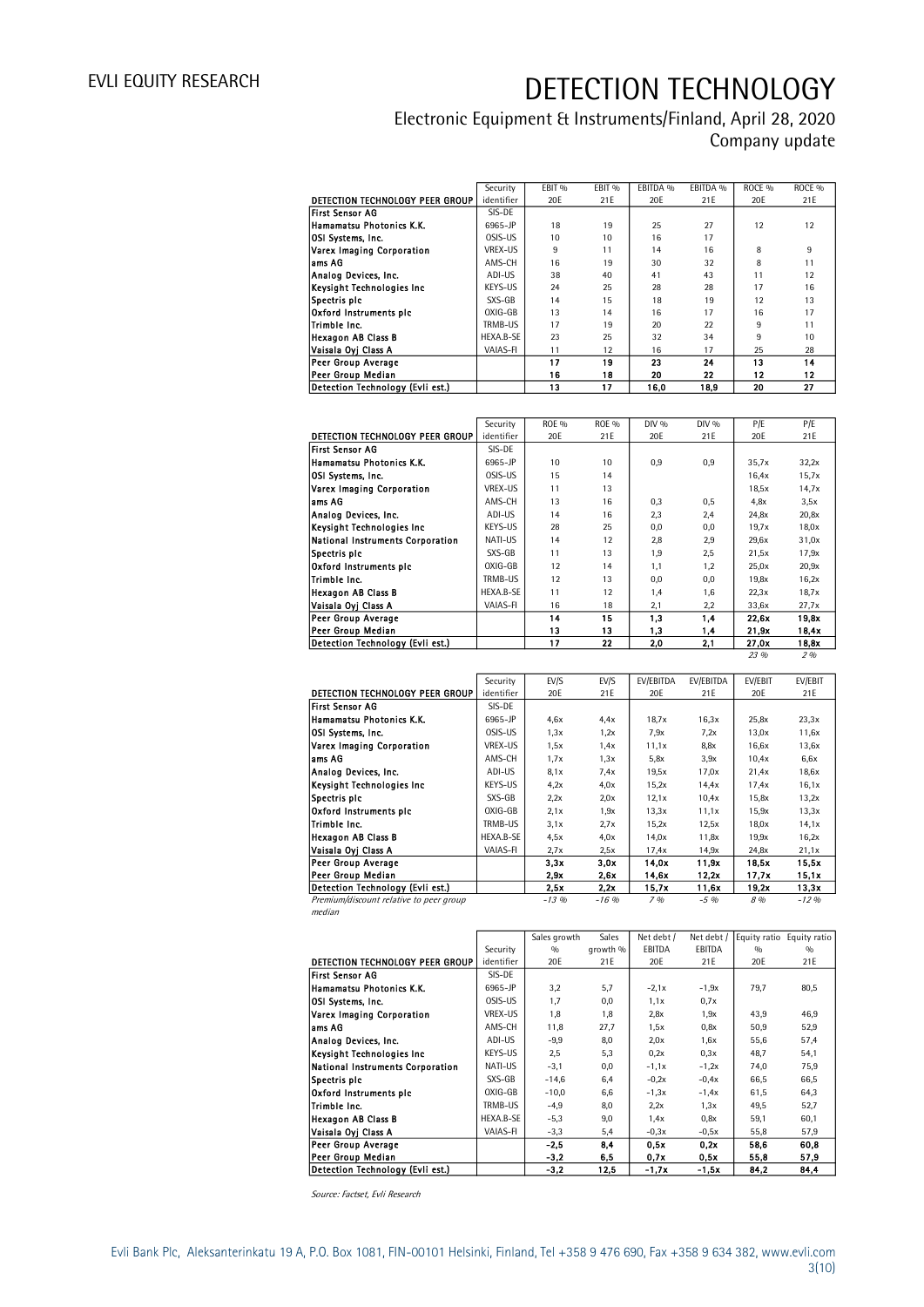### Electronic Equipment & Instruments/Finland, April 28, 2020 Company update

| <b>INCOME STATEMENT, EURm</b>            | 2015                | 2016           | 2017           | 2018           | 2019                | 2020E               | 2021E        | 2022E          |
|------------------------------------------|---------------------|----------------|----------------|----------------|---------------------|---------------------|--------------|----------------|
| Sales                                    | 42.8                | 75.5           | 89.0           | 93.9           | 102.5               | 99.2                | 111.6        | 125.2          |
| Sales growth (%)                         | 29.2                | 76.5           | 17.9           | 5.5            | 9.2                 | $-3.2$              | 12.5         | 12.2           |
| EBITDA                                   | 5.8                 | 17.3           | 22.1           | 20.9           | 19.9                | 15.9                | 21.4         | 25.0           |
| EBITDA margin (%)                        | 13.4                | 22.9           | 24.9           | 22.3           | 19.5                | 16.0                | 19.2         | 20.0           |
| Depreciation                             | $-1.3$              | $-2.5$         | $-2.2$         | $-2.4$         | $-2.9$              | $-2.9$              | $-3.0$       | $-3.1$         |
| EBITA                                    | 4.5                 | 14.8           | 19.9           | 18.5           | 17.0                | 13.0                | 18.4         | 21.9           |
| Goodwill amortization / writedown        | 0.0                 | 0.0            | 0.0            | 0.0            | 0.0                 | 0.0                 | 0.0          | 0.0            |
| EBIT                                     | 4.5                 | 14.8           | 19.9           | 18.5           | 17.0                | 13.0                | 18.4         | 21.9           |
| EBIT margin (%)                          | 10.5                | 19.6           | 22.4           | 19.7           | 16.6                | 13.1                | 16.5         | 17.5           |
| <b>Reported EBIT</b>                     | 3.4                 | 14.8           | 19.9           | 18.5           | 17.0                | 13.0                | 18.4         | 21.9           |
| EBIT margin (reported) (%)               | 8.0                 | 19.6           | 22.4           | 19.7           | 16.6                | 13.1                | 16.5         | 17.5           |
| Net financials                           | $-2.4$              | $-0.7$         | $-0.5$         | $-0.1$         | $-1.0$              | $-0.2$              | 0.0          | 0.0            |
| Pre-tax profit                           | 2.1                 | 14.1           | 19.4           | 18.4           | 16.0                | 12.8                | 18.4         | 21.9           |
| Taxes                                    | $-0.1$              | $-3.2$         | $-4.2$         | $-3.6$         | $-3.6$              | $-2.6$              | $-3.7$       | $-4.4$         |
|                                          | 0.0                 | 0.0            | 0.0            | 0.0            | 0.0                 | 0.0                 | 0.0          | 0.0            |
| Minority shares                          |                     |                |                |                |                     |                     |              |                |
| Net profit                               | 0.9                 | 10.9           | 15.2           | 14.9           | 12.5                | 10.2                | 14.7         | 17.5           |
| Cash NRIs                                | $-1.1$              | 0.0            | 0.0            | 0.0            | 0.0                 | 0.0                 | 0.0          | 0.0            |
| Non-cash NRIs                            | 0.0                 | 0.0            | 0.0            | 0.0            | 0.0                 | 0.0                 | 0.0          | 0.0            |
| <b>BALANCE SHEET, EURm</b>               |                     |                |                |                |                     |                     |              |                |
| Assets                                   |                     |                |                |                |                     |                     |              |                |
| Fixed assets                             | $\overline{7}$      | 6              | 6              | 9              | 10                  | 11                  | 11           | 11             |
| Goodwill                                 | $\mathbb O$         | $\mathbf 0$    | $\mathbf 0$    | $\mathbf 0$    | $\mathbf 0$         | $\mathsf{O}\xspace$ | $\mathbf 0$  | $\mathbf 0$    |
| Right of use assets                      | $\mathbf 0$         | $\mathbf 0$    | $\mathbf 0$    | $\mathbf 0$    | $\mathbf 0$         | $\mathbf 0$         | $\mathbf 0$  | $\mathbf 0$    |
| Inventory                                | $\overline{7}$      | 11             | 9              | 13             | 14                  | 14                  | 15           | 17             |
| Receivables                              | 14                  | 22             | 21             | 27             | 27                  | 26                  | 29           | 32             |
| Liquid funds                             | $\overline{7}$      | 16             | 27             | 22             | 26                  | 25                  | 31           | 39             |
| Total assets                             | 35                  | 54             | 62             | 71             | 77                  | 76                  | 86           | 100            |
| Liabilities                              |                     |                |                |                |                     |                     |              |                |
| Shareholder's equity                     | 21                  | 31             | 42             | 51             | 58                  | 63                  | 72           | 84             |
| Minority interest                        | $\mathbf 0$         | $\mathbf 0$    | $\mathbf 0$    | $\mathbf 0$    | $\mathbf 0$         | $\mathsf{O}\xspace$ | $\mathbf 0$  | $\mathbf 0$    |
| Convertibles                             | $\mathbf 0$         | $\mathbf 0$    | $\overline{0}$ | $\mathbb O$    | $\mathsf{O}\xspace$ | 0                   | $\mathbf 0$  | $\overline{0}$ |
| Lease liabilities                        | $\mathsf{O}\xspace$ | $\mathbf 0$    | $\mathbf 0$    | $\mathbf 0$    | $\mathbf 0$         | 0                   | $\mathbf 0$  | $\mathbf 0$    |
| Deferred taxes                           | $\mathbf 0$         | $\mathbf 0$    | $\mathbf 0$    | $\mathbf 0$    | $\mathbf 0$         | $\mathbf 0$         | $\mathbf 0$  | $\mathbf 0$    |
| Interest bearing debt                    | $\overline{1}$      | $\overline{7}$ | 5              | $\overline{4}$ | $\,6\,$             | $\mathsf{O}\xspace$ | $\mathbf 0$  | $\mathbf 0$    |
| Non-interest bearing current liabilities | 11                  | 14             | 15             | 15             | 12                  | 12                  | 13           | 15             |
| Other interest-free debt                 | $\overline{2}$      | 3              | $\mathbf{1}$   | $\mathbf 0$    | $\mathbf{1}$        | $\mathbf{1}$        | $\mathbf{1}$ | $\mathbf{1}$   |
| Total liabilities                        | 35                  | 54             | 62             | 71             | 77                  | 76                  | 86           | 100            |
| CASH FLOW, EURm                          |                     |                |                |                |                     |                     |              |                |
| + EBITDA                                 | $\,6\,$             | 17             | 22             | 21             | 20                  | 16                  | 21           | 25             |
| - Net financial items                    | $\overline{4}$      | 8              | 11             | $\mathbf 0$    | $-1$                | $\mathbb O$         | $\mathbf 0$  | $\mathbf 0$    |
| - Taxes                                  | $\mathsf{O}\xspace$ | $-1$           | $-3$           | $-5$           | $-4$                | $-3$                | $-4$         | $-4$           |
| - Increase in Net Working Capital        | $-2$                | $-11$          | $\mathbf{1}$   | $-10$          | $-3$                | $\mathbf{1}$        | $-3$         | $-4$           |
| $+/-$ Other                              | $-8$                | -9             | $-12$          | $\mathbb O$    | $\mathbf 0$         | $\mathsf{O}\xspace$ | $\mathbf 0$  | $\mathbf 0$    |
| $=$ Cash flow from operations            | $\mathsf{O}\xspace$ | $\mathsf S$    | 19             | 6              | 12                  | 14                  | 14           | 17             |
| - Capex                                  | $-5$                | $-2$           | $-2$           | $-5$           | $-4$                | $-4$                | $-3$         | $-3$           |
| - Acquisitions                           | $\mathbf 0$         | $\mathbf 0$    | $\mathbf 0$    | $\mathbf{0}$   | $\mathbf 0$         | $\mathbf 0$         | $\mathbf 0$  | $\mathbf 0$    |
| + Divestments                            | $\mathsf{O}\xspace$ | $\mathbf 0$    | $\mathbf 0$    | $\mathbf 0$    | $\mathbf 0$         | $\mathsf{O}\xspace$ | $\mathbf 0$  | $\mathbf 0$    |
| = Free cash flow                         | $-4$                | $\sqrt{3}$     | 17             | $\mathbf{1}$   | 8                   | 10                  | 11           | 14             |
| +/- New issues/buybacks                  | 19                  | $\mathbf 0$    | $-1$           | $\mathbf 0$    | $\mathbf 0$         | $\mathsf{O}\xspace$ | $\mathbf 0$  | $\mathbf 0$    |
| - Paid dividend                          | $\mathbf 0$         | $-1$           | $-3$           | -5             | $-5$                | -5                  | -5           | $-6$           |
| $+/-$ Other                              | $-10$               | $\,6\,$        | $-2$           | $\mathbf 0$    | $\overline{2}$      | -6                  | $\mathbf 0$  | $\mathbf 0$    |
| Change in cash                           | $\overline{4}$      | 8              | 11             | $-4$           | $\overline{4}$      | $-1$                | 6            | 8              |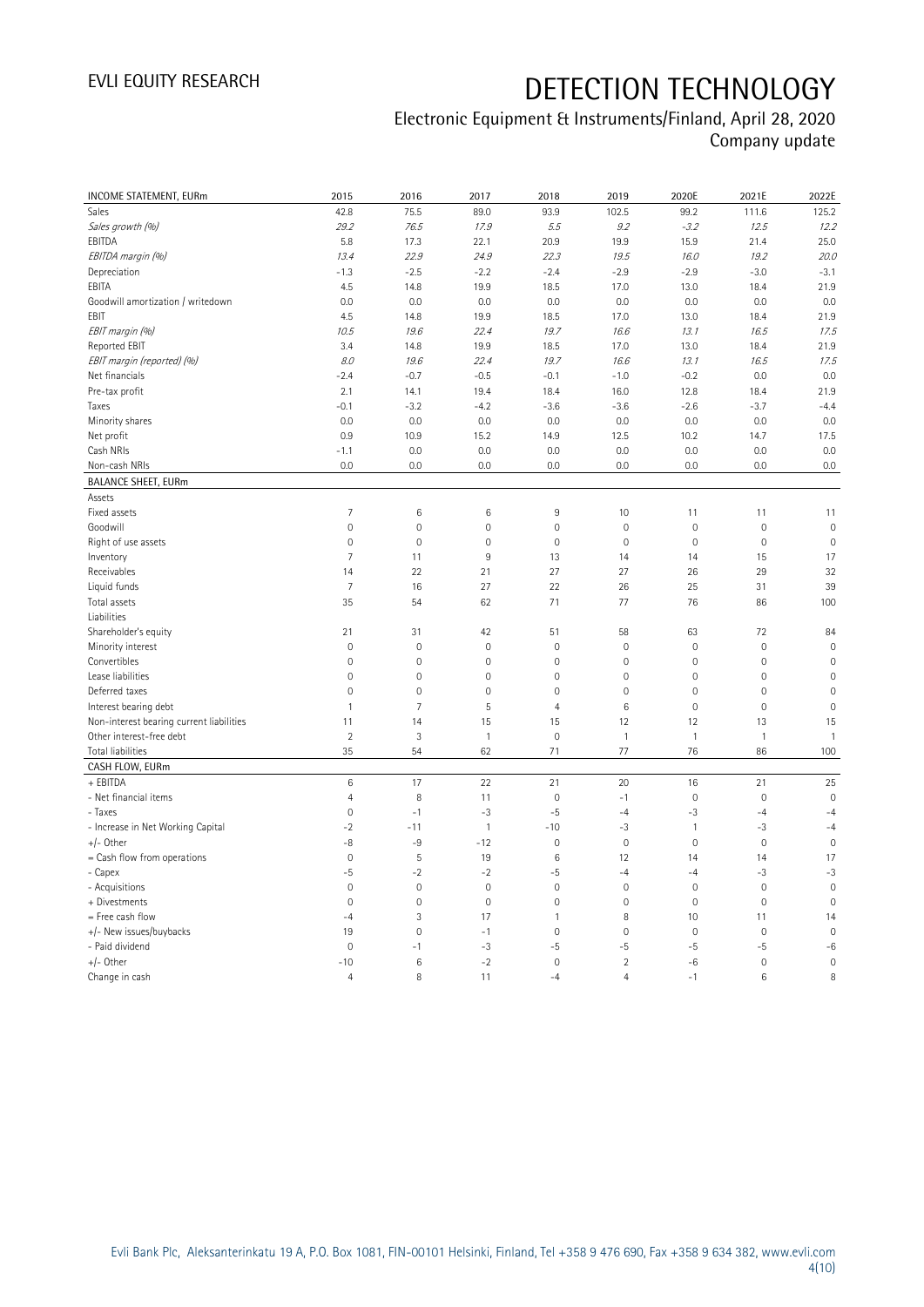## Electronic Equipment & Instruments/Finland, April 28, 2020 Company update

| <b>KEY FIGURES</b>                             | 2016            | 2017            | 2018            | 2019            | 2020E           | 2021E           | 2022E           |
|------------------------------------------------|-----------------|-----------------|-----------------|-----------------|-----------------|-----------------|-----------------|
| M-cap                                          | 188             | 250             | 224             | 368             | 277             | 277             | 277             |
| Net debt (excl. convertibles)                  | $-9$            | $-22$           | $-18$           | $-20$           | $-25$           | $-31$           | $-39$           |
| Enterprise value                               | 179             | 228             | 206             | 348             | 251             | 246             | 238             |
| Sales                                          | 76              | 89              | 94              | 103             | 99              | 112             | 125             |
| EBITDA                                         | 17              | 22              | 21              | 20              | 16              | 21              | 25              |
| EBIT                                           | 15              | 20              | 19              | 17              | 13              | 18              | 22              |
| Pre-tax                                        | 14              | 19              | 18              | 16              | 13              | 18              | 22              |
| Earnings                                       | 11              | 15              | 15              | 12              | 10              | 15              | 18              |
| Equity book value (excl. minorities)           | 31              | 42              | 51              | 58              | 63              | 72              | 84              |
| Valuation multiples                            |                 |                 |                 |                 |                 |                 |                 |
| EV/sales                                       | 2.4             | 2.6             | 2.2             | 3.4             | 2.5             | 2.2             | 1.9             |
| EV/EBITDA                                      | 10.3            | 10.3            | 9.8             | 17.4            | 15.8            | 11.5            | 9.5             |
| EV/EBITA                                       | 12.1            | 11.5            | 11.1            | 20.4            | 19.3            | 13.3            | 10.9            |
| EV/EBIT                                        | 12.1            | 11.5            | 11.1            | 20.4            | 19.3            | 13.3            | 10.9            |
| EV/OCF                                         | 36.6            | 12.3            | 33.6            | 28.9            | 17.9            | 17.2            | 14.1            |
| EV/FCFF                                        | 48.3            | 13.3            | 142.7           | 41.6            | 23.6            | 22.2            | 17.4            |
| P/FCFE                                         | 57.3            | 14.9            | 162.4           | 48.5            | 26.4            | 25.0            | 20.2            |
| P/E                                            | 17.2            | 16.5            | 15.1            | 29.5            | 27.0            | 18.8            | 15.8            |
| P/B                                            | 6.1             | 6.0             | 4.4             | 6.3             | 4.4             | 3.8             | 3.3             |
| Target EV/EBITDA                               | 0.0             | 0.0             | 0.0             | 0.0             | 18.3            | 13.3            | 11.1            |
| Target EV/EBIT                                 | 0.0             | 0.0             | 0.0             | 0.0             | 22.4            | 15.5            | 12.7            |
| Target EV/FCF                                  | 0.0             | $O.O$           | 0.0             | $O.O$           | 27.7            | 25.8            | 20.3            |
| Target P/B                                     | 0.0             | $O.O$           | 0.0             | $O.O$           | 5.0             | 4.4             | 3.8             |
| Target P/E                                     | 0.0             | 0.0             | 0.0             | 0.0             | 32.0            | 22.2            | 18.7            |
| Per share measures                             |                 |                 |                 |                 |                 |                 |                 |
|                                                |                 |                 |                 |                 |                 |                 |                 |
|                                                |                 |                 |                 |                 |                 |                 |                 |
| Number of shares                               | 13,426          | 13,901          | 14,375          | 14,375          | 14,375          | 14,375          | 14,375          |
| Number of shares (diluted)                     | 13,426          | 13,901          | 14,849          | 14,875          | 14,875          | 14,875          | 14,875          |
| EPS                                            | 0.81            | 1.09            | 1.03            | 0.87            | 0.71            | 1.02            | 1.22            |
| Operating cash flow per share                  | 0.36            | 1.34            | 0.43            | 0.84            | 0.98            | 1.00            | 1.17            |
| Free cash flow per share                       | 0.24            | 1.21            | 0.10            | 0.53            | 0.73            | 0.77            | 0.95            |
| Book value per share                           | 2.30            | 3.00            | 3.57            | 4.06            | 4.39            | 5.04            | 5.85            |
| Dividend per share                             | 0.25            | 0.35            | 0.38            | 0.38            | 0.38            | 0.41            | 0.49            |
| Dividend payout ratio, %                       | 30.8            | 32.1            | 36.7            | 43.9            | 53.0            | 40.0            | 40.0            |
| Dividend yield, %                              | 1.8             | 1.9             | 2.4             | 1.5             | 2.0             | 2.1             | 2.5             |
| FCF yield, %                                   | 1.7             | 6.7             | 0.6             | 2.1             | 3.8             | 4.0             | 4.9             |
| Efficiency measures                            |                 |                 |                 |                 |                 |                 |                 |
| <b>ROE</b>                                     | 41.9            | 41.8            | 32.0            | 22.7            | 16.9            | 21.7            | 22.4            |
| <b>ROCE</b>                                    | 48.2            | 47.4            | 36.4            | 28.5            | 20.4            | 27.2            | 28.0            |
| Financial ratios                               |                 |                 |                 |                 |                 |                 |                 |
| Inventories as % of sales                      | 14.0            | 9.6             | 14.2            | 13.8            | 13.8            | 13.8            | 13.8            |
| Receivables as % of sales                      | 28.6            | 24.1            | 28.4            | 25.9            | 25.9            | 25.9            | 25.9            |
| Non-interest bearing liabilities as % of sales | 18.7            | 16.8            | 16.4            | 12.1            | 12.1            | 12.1            | 12.1            |
| NWC/sales, %                                   | 21.5            | 15.7            | 25.9            | 27.0            | 27.0            | 27.1            | 27.1            |
| Operative CAPEX/sales, %                       | 2.1             | 2.1             | 5.0             | 4.4             | 3.6             | 2.9             | 2.5             |
| CAPEX/sales (incl. acquisitions), %            | 2.1             | 2.1             | 5.0             | 4.4             | 3.6             | 2.9             | 2.5             |
| FCFF/EBITDA                                    | 0.2             | 0.8             | 0.1             | 0.4             | 0.7             | 0.5             | 0.5             |
| Net debt/EBITDA, book-weighted                 | $-0.5$          | $-1.0$          | $-0.9$          | $-1.0$          | $-1.6$          | $-1.5$          | $-1.6$          |
| Debt/equity, market-weighted                   | 0.0             | 0.0             | 0.0             | 0.0             | 0.0             | 0.0             | 0.0             |
| Equity ratio, book-weighted<br>Gearing, %      | 57.8<br>$-29.2$ | 67.5<br>$-52.3$ | 73.0<br>$-35.6$ | 76.6<br>$-34.9$ | 84.2<br>$-40.3$ | 84.4<br>$-42.9$ | 84.9<br>$-46.2$ |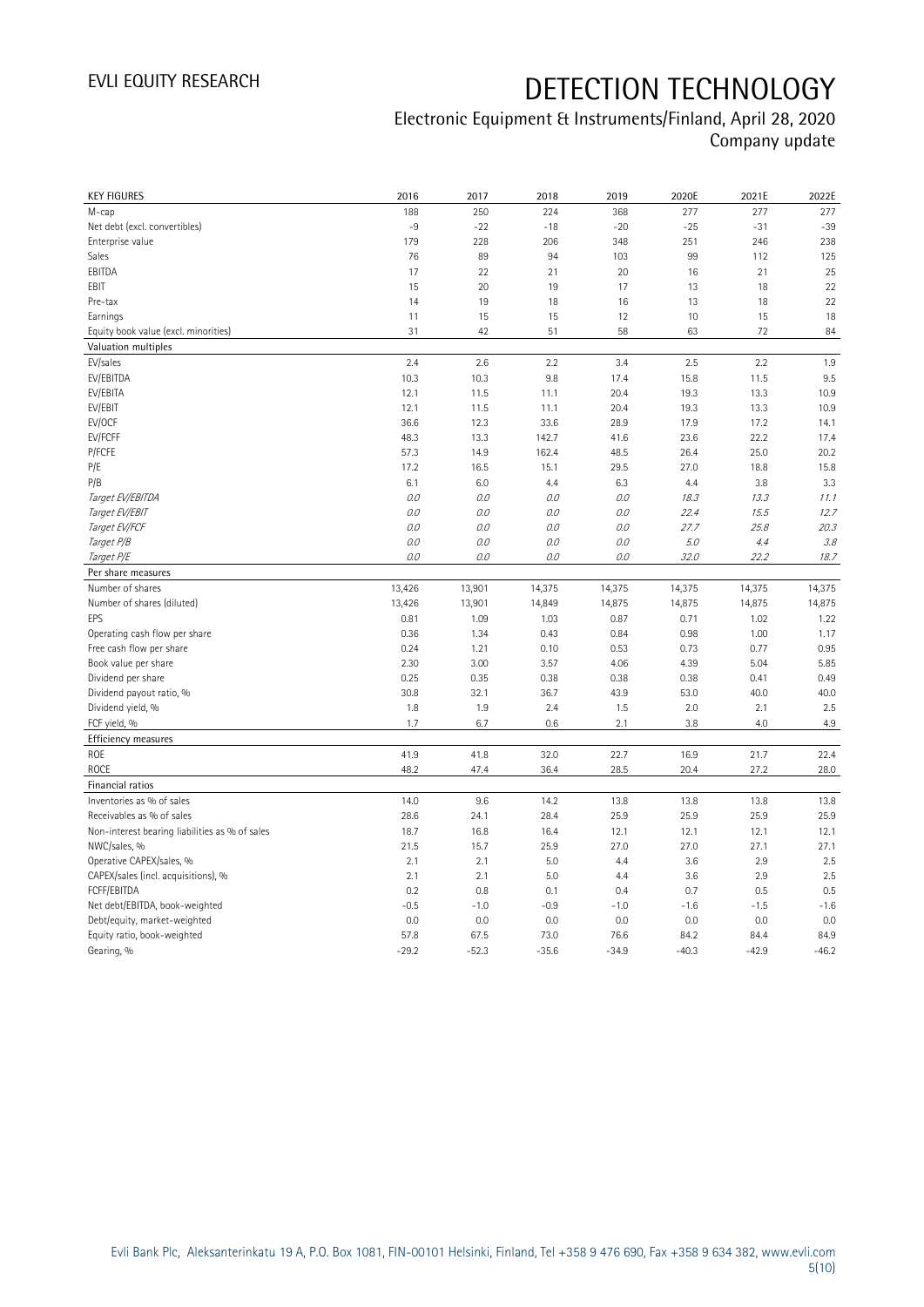### Electronic Equipment & Instruments/Finland, April 28, 2020 Company update

COMPANY DESCRIPTION: Detection Technology is a global provider of off-the-shelf and customized X-ray imaging solutions for medical, security and industrial applications. DT's product portfolio ranges from photodiodes to complete detector systems with ASICs, electronics, mechanics and software. The company was established in 1991 and it listed on Nasdaq First North Finland in 2015. The company is headquartered in Finland and has volume production in Beijing, China. Detection Technology has over 500 employees in Finland, China, France and USA, serving 260 active customers in over 40 countries.

INVESTMENT CASE: Demand for Detection Technology's detector solutions is increasing due to expansion of healthcare to a wider share of population in the emerging economies, aging population, growth in travelling and freight transport, urbanization, increased security concerns and increasing need for X-ray imaging applications in industrial inspection. We see investment case attractive due to strong market drivers, especially in China, as well as DT's compelling strategy and execution capabilities, which should enable DT to grow faster than the market and maintain above target level margins. Due to its proximity to the fastest growing market China and inexpensive valuation, DT could be also become an acquisition target.

| <b>OWNERSHIP STRUCTURE</b>                 | <b>SHARES</b> | <b>EURm</b> | 0/0   |
|--------------------------------------------|---------------|-------------|-------|
| Ac Invest Seven B.V.                       | 5,205,167     | 100.199     | 36.2% |
| OP-Finland Value Fund                      | 651,065       | 12.533      | 4.5%  |
| Ilmarinen Mutual Pension Insurance Company | 554,000       | 10.665      | 3.9%  |
| Varma Mutual Pension Insurance Company     | 515,000       | 9.914       | 3.6%  |
| Sijoitusrahasto Aktia Capital              | 484,762       | 9.332       | 3.4%  |
| Fondita Nordic Micro Cap                   | 390,000       | 7.507       | 2.7%  |
| Evli Finnish Small Cap Fund                | 327,259       | 6.300       | 2.3%  |
| Martola Hannu Veikko                       | 322,875       | 6.215       | 2.2%  |
| Saastopankki Kotimaa                       | 200,000       | 3.850       | 1.4%  |
|                                            |               |             |       |
| Ten largest                                | 8,650,128     | 166.515     | 60%   |
| Residual                                   | 5,725,302     | 110.212     | 40%   |
| Total                                      | 14,375,430    | 276.727     | 100%  |

#### EARNINGS CALENDAR

#### OTHER EVENTS

#### COMPANY MISCELLANEOUS

CFO: Petri Hiljanen Tel: +358 20 766 9700 IR: Johanna Tarkiainen

CEO: Hannu Martola Elektroniikkatie 10, 90590 Oulu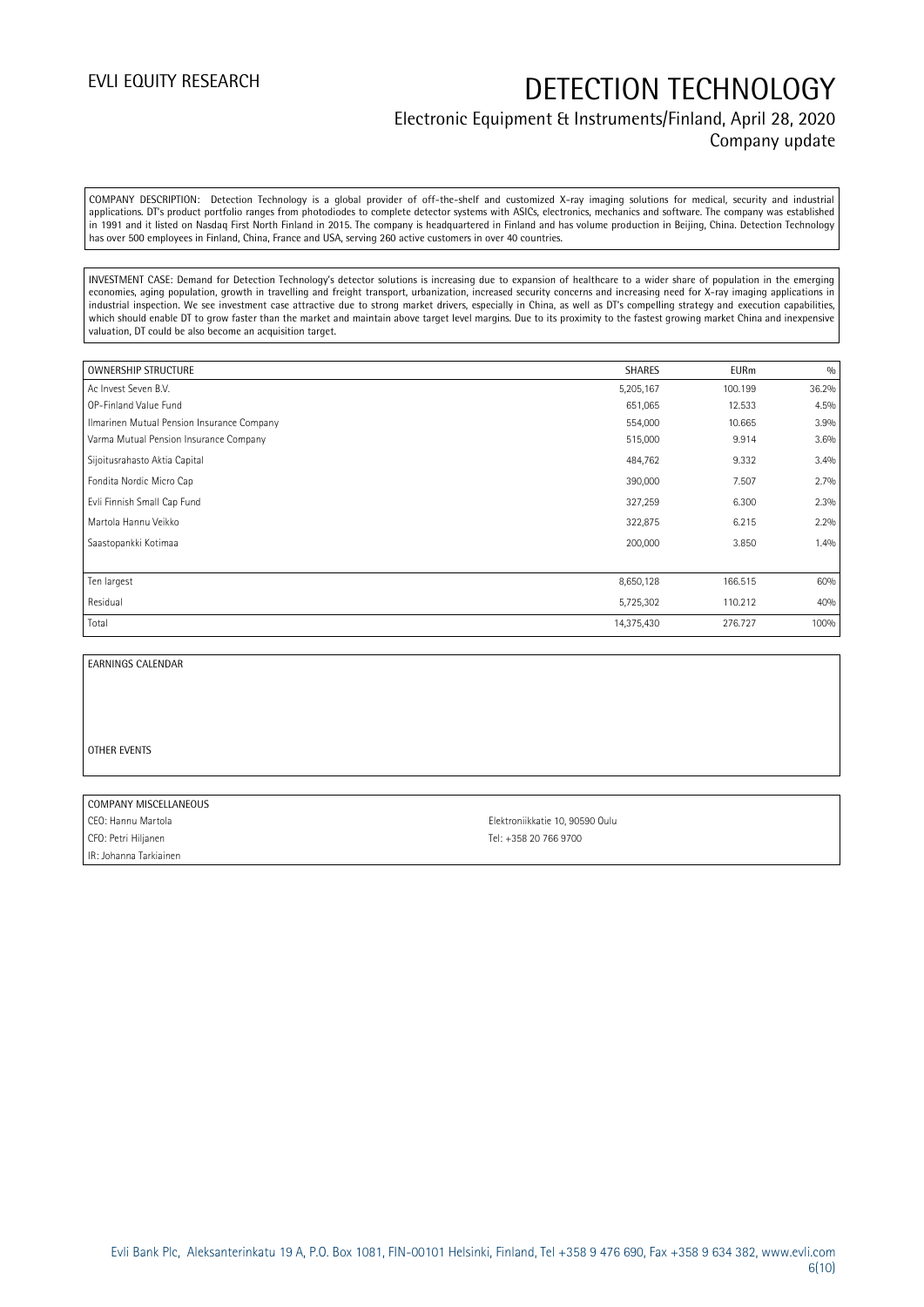## Electronic Equipment & Instruments/Finland, April 28, 2020

Company update

DEFINITIONS

| P/E                                                                                                                                       | EPS                                                                                                   |
|-------------------------------------------------------------------------------------------------------------------------------------------|-------------------------------------------------------------------------------------------------------|
| Price per share<br>Earnings per share                                                                                                     | Profit before extraord. items and taxes-income taxes + minority interest<br>Number of shares          |
| P/BV                                                                                                                                      | <b>DPS</b>                                                                                            |
| Price per share<br>Shareholders' equity + taxed provisions per share                                                                      | Dividend for the financial period per share                                                           |
| Market cap                                                                                                                                | OCF (Operating cash flow)                                                                             |
| Price per share * Number of shares                                                                                                        | EBITDA - Net financial items - Taxes - Increase in working<br>capital - Cash NRIs ± Other adjustments |
| EV (Enterprise value)                                                                                                                     | FCF (Free cash flow)                                                                                  |
| Market cap + net debt + minority interest at market value -<br>share of associated companies at market value                              | Operating cash flow - operative CAPEX - acquisitions + divestments                                    |
| EV/Sales                                                                                                                                  | FCF yield, %                                                                                          |
| Enterprise value<br><b>Sales</b>                                                                                                          | Free cash flow<br>Market cap                                                                          |
| EV/EBITDA                                                                                                                                 | Operative CAPEX/sales                                                                                 |
| Enterprise value<br>Earnings before interest, tax, depreciation and amortization                                                          | Capital expenditure - divestments - acquisitions<br>Sales                                             |
| EV/EBIT                                                                                                                                   | Net working capital                                                                                   |
| Enterprise value<br>Operating profit                                                                                                      | Current assets - current liabilities                                                                  |
| Net debt                                                                                                                                  | Capital employed/Share                                                                                |
| Interest bearing debt - financial assets                                                                                                  | Total assets - non-interest bearing debt<br>Number of shares                                          |
| Total assets                                                                                                                              | Gearing                                                                                               |
| Balance sheet total                                                                                                                       | Net debt<br>Equity                                                                                    |
| Div yield, %                                                                                                                              | Debt/Equity, %                                                                                        |
| Dividend per share<br>Price per share                                                                                                     | Interest bearing debt<br>Shareholders' equity + minority interest + taxed provisions                  |
| Payout ratio, %                                                                                                                           | Equity ratio, %                                                                                       |
| Total dividends<br>Earnings before extraordinary items and taxes - income taxes + minority interest                                       | Shareholders' equity $+$ minority interest $+$ taxed provisions<br>Total assets - interest-free loans |
| ROCE, %                                                                                                                                   | CAGR, %                                                                                               |
| Profit before extraordinary items + interest expenses+ other financial costs<br>Balance sheet total - non-interest bearing debt (average) | Cumulative annual growth rate = Average growth per year                                               |
| ROE, %                                                                                                                                    |                                                                                                       |
| Profit before extraordinary items and taxes - income taxes<br>Shareholder's equity + minority interest + taxed provisions (average)       |                                                                                                       |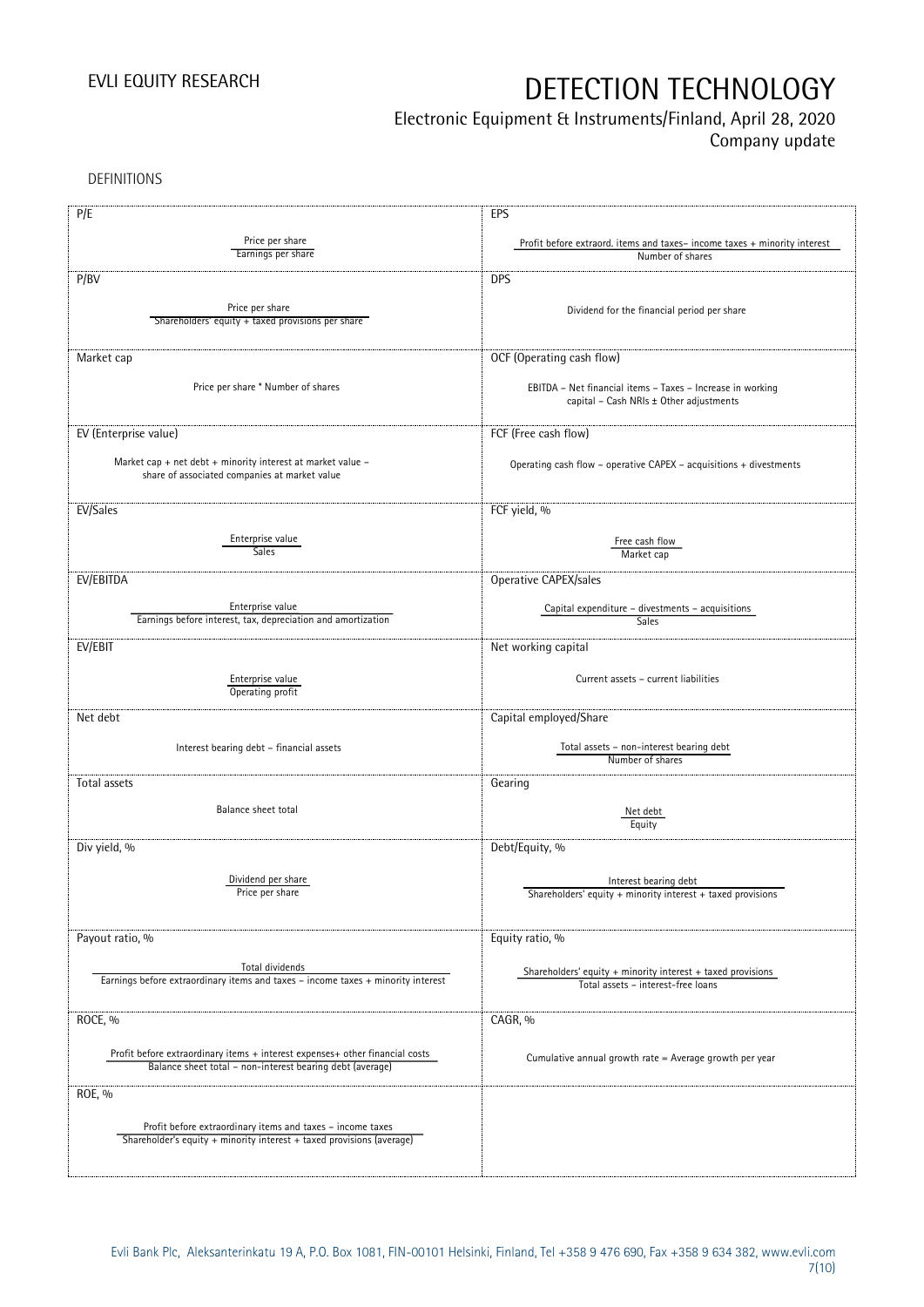### Electronic Equipment & Instruments/Finland, April 28, 2020 Company update

#### Important Disclosures

Evli Research Partners Plc ("ERP") uses 12-month target prices. Target prices are defined by utilizing analytical techniques based on financial theory including (but not limited to) discounted cash flow analysis and comparative valuation. The selection of valuation methods depends on different circumstances. Target prices may be altered on the basis of new information coming to light in the underlying company or changes in interest rates, changes in foreign exchange rates, other securities prices or market indices or outlook for the aforementioned factors or other factors that may change the conditions of financial markets. Recommendations and changes by analysts are available at [Analysts' recommendations and ratings revisions](https://research.evli.com/JasperAllModels.action?authParam=key;461&authParam=x;G3rNagWrtf7K&authType=3). Investment recommendations are defined as follows: Target price compared to share price Recommendation<br>CELL CALLO 06 < -10 % SELL  $-10 - (+10) \%$  HOL<br>  $> 10 \%$  $> 10\%$ ERP's investment recommendation of the analyzed company is updated at least 2 timer per year. 60% 53% 50% 39% 40% 30% 20% 8% 10%  $0%$ Hold Sell Buy

The graph above shows the distribution of ERP's recommendations of companies under coverage in 1st of February 2019. If recommendation is not given, it is not mentioned here.

#### Name(s) of the analyst(s): Forslund

This research report has been prepared by Evli Research Partners Plc ("ERP" or "Evli Research"). ERP is a subsidiary of Evli Bank Plc. Production of the investment recommendation has been concluded on 28.4.2020, 8:45. This report has been published on 28.4.2020, 9:00.

None of the analysts contributing to this report, persons under their guardianship or corporations under their control have a position in the shares of the company or related securities.

The date and time for any price of financial instruments mentioned in the recommendation refer to the previous trading day's closing price(s) unless otherwise stated in the report.

Each analyst responsible for the content of this report assures that the expressed views accurately reflect the personal views of each analyst on the covered companies and securities. Each analyst assures that (s)he has not been, nor are or will be, receiving direct or indirect compensation related to the specific recommendations or views contained in this report.

Companies in the Evli Group, affiliates or staff of companies in the Evli Group, may perform services for, solicit business from, hold long or short positions in, or otherwise be interested in the investments (including derivatives) of any company mentioned in the publication or report.

Neither ERP nor any company within the Evli Group have managed or co-managed a public offering of the company's securities during the last 12 months prior to, received compensation for investment banking services from the company during the last 12 months prior to the publication of the research report.

ERP has signed an agreement with the issuer of the financial instruments mentioned in the recommendation, which includes production of research reports. This assignment has a limited economic and financial impact on ERP and/or Evli. Under the assignment ERP performs services including, but not limited to, arranging investor meetings or –events, investor relations communication advisory and production of research material.

ERP or another company within the Evli Group does not have an agreement with the company to perform market making or liquidity providing services.

For the prevention and avoidance of conflicts of interests with respect to this report, there is an information barrier (Chinese wall) between Investment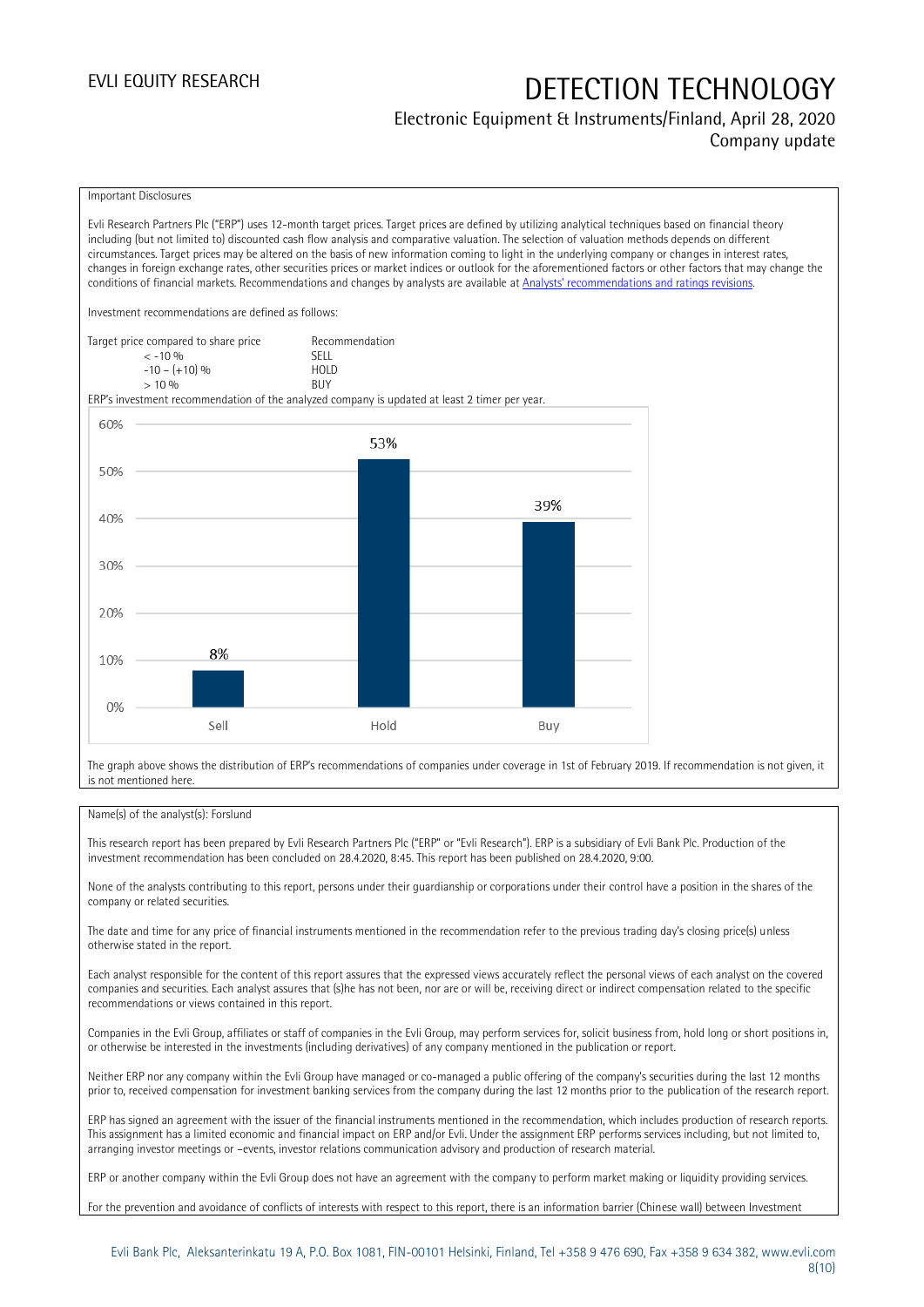### Electronic Equipment & Instruments/Finland, April 28, 2020 Company update

Research and Corporate Finance units concerning unpublished investment banking services to the company. The remuneration of the analyst(s) is not tied directly or indirectly to investment banking transactions or other services performed by Evli Bank Plc or any company within Evli Group.

This report has not been disclosed to the company prior to its dissemination.

This report is provided and intended for informational purposes only and may not be used or considered under any circumstances as an offer to sell or buy any securities or as advice to trade any securities.

This report is based on sources ERP considers to be correct and reliable. The sources include information providers Reuters and Bloomberg, stock-exchange releases from the companies and other company news, Statistics Finland and articles in newspapers and magazines. However, ERP does not guarantee the materialization, correctness, accuracy or completeness of the information, opinions, estimates or forecasts expressed or implied in the report. In addition, circumstantial changes may have an influence on opinions and estimates presented in this report. The opinions and estimates presented are valid at the moment of their publication and they can be changed without a separate announcement. Neither ERP nor any company within the Evli Group are responsible for amending, correcting or updating any information, opinions or estimates contained in this report. Neither ERP nor any company within the Evli Group will compensate any direct or consequential loss caused by or derived from the use of the information represented in this publication.

All information published in this report is for the original recipient's private and internal use only. ERP reserves all rights to the report. No part of this publication may be reproduced or transmitted in any form or by any means, electronic, mechanical, photocopying, recording or otherwise, or stored in any retrieval system of any nature, without the written permission of ERP.

This report or its copy may not be published or distributed in Australia, Canada, Hong Kong, Japan, New Zealand, Singapore or South Africa. The publication or distribution of this report in certain other jurisdictions may also be restricted by law. Persons into whose possession this report comes are required to inform themselves about and to observe any such restrictions.

Evli Bank Plc is not registered as a broker-dealer with the U. S. Securities and Exchange Commission ("SEC"), and it and its analysts are not subject to SEC rules on securities analysts' certification as to the currency of their views reflected in the research report. Evli Bank is not a member of the Financial Industry Regulatory Authority ("FINRA"). It and its securities analysts are not subject to FINRA's rules on Communications with the Public and Research Analysts and Research Reports and the attendant requirements for fairness, balance and disclosure of potential conflicts of interest. This research report is only being offered in U.S. by Auerbach Grayson & Company, LLC (Auerbach Grayson) to Major U.S. Institutional Investors and is not available to, and should not be used by, any U.S. person or entity that is not a Major U.S. Institutional Investor. Auerbach Grayson is a broker-dealer registered with the U.S. Securities and Exchange Commission and is a member of the FINRA. U.S. entities seeking more information about any of the issuers or securities discussed in this report should contact Auerbach Grayson. The securities of non-U.S. issuers may not be registered with or subject to SEC reporting and other requirements.

ERP is not a supervised entity but its parent company Evli Bank Plc is supervised by the Finnish Financial Supervision Authority.